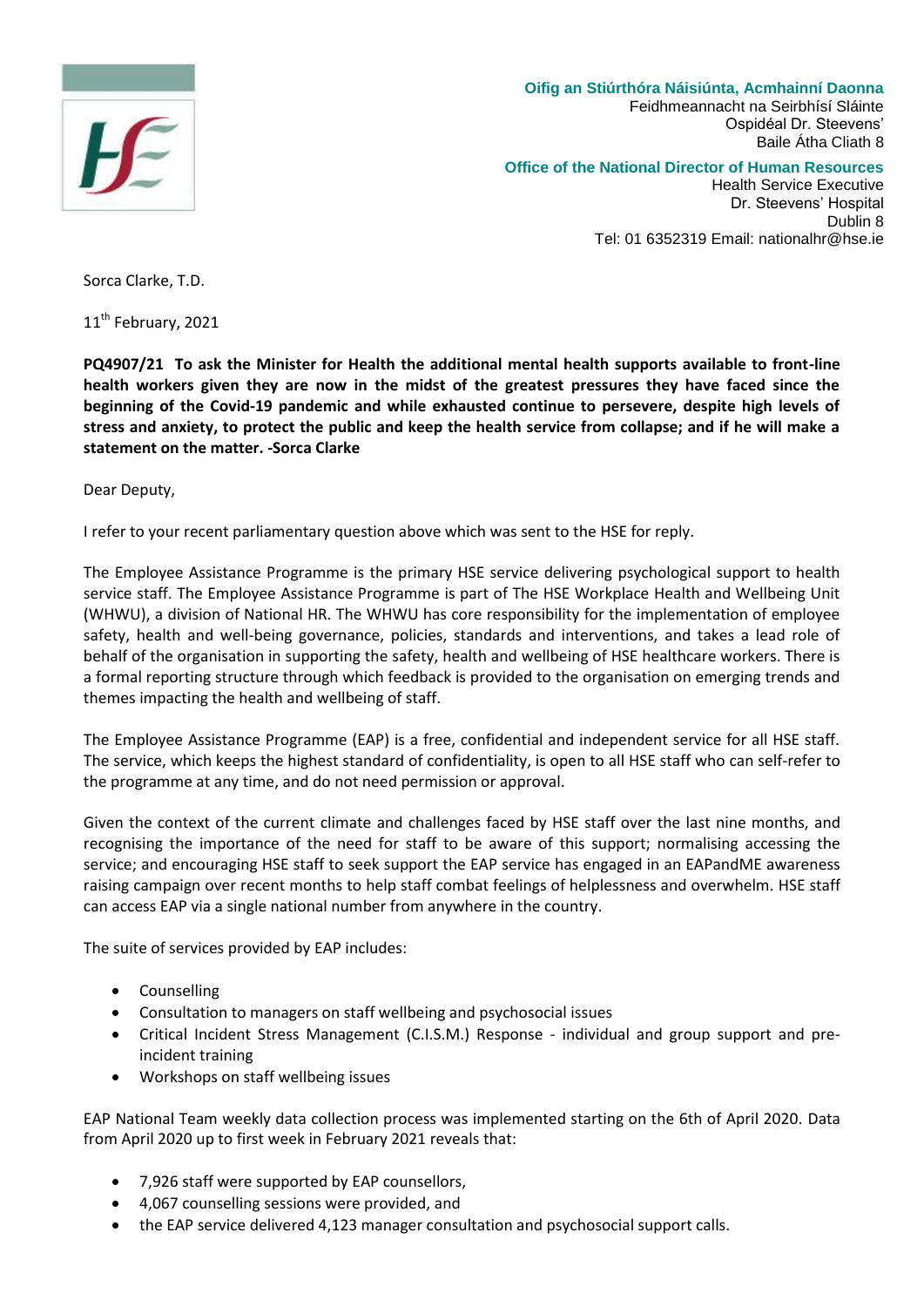

*Graph: Reported National EAP Team Weekly activity*

A newly appointed external service provider also offers staff enhanced access to a 24/7 counselling support and online support platform. The support hub provides 24/7 instant access to a wide range of EAP resources, including information and guidance on wellbeing topics as well as signposting staff to support and intervention through online self-assessment.

As well as the above, psychological supports have been available to all health service staff throughout the pandemic. Individualised, needs based direct psychological supports have been primarily provided by the HSE Employee Assistance Programme including; counselling sessions; consultation for managers on staff wellbeing issues; critical incident response; brief psychosocial support; guidance for managers supporting their staff's mental health; and bereavement support on the death of a colleague due to Covid-19.

Information, posters and infographics, and leaflets for HSE staff and line managers provided by WHWU (available on the HSE website) include guidance and messaging on:

- Self-care
- Managing fatigue during Covid-19
- Managing sleep during Covid-19
- Building positive and supportive relationships among healthcare workers during Covid-19
- Minding your Mental Health for HSE staff
- Managing Stress
- The unit has also had direct engagement through local networks of HR managers, Occupational Health, service managers, ADONs/ DONs, etc. with regard to Healthcare Workers Affected by Death in Service of a Colleague due to COVID-19
- Working directly with HSE services reducing healthcare worker exposure to WRS
- Interventions to identify where change has had a negative impact on teams
- Team-based approaches to support team wellness and team self-care
- Collaborative work with wider HR and HSE services to address and respond to complex workplace psychosocial risks.

**Occupational Health services** are providing specialised medical advice and guidance in relation to COVID-19 and management of healthcare workers provide expertise to Management and Healthcare Workers on Covid-19 infection.

**Health and Safety** advice and information is provided to healthcare workers on matters such as social distancing at work, travelling for work, returning to work, and working from home. Among the many aspects of these services, is the Healthcare Worker Covid-19 Helpline which provides advice and support to healthcare workers from across the wider health family. To date, the COVID -19 helpline has provided occupational health support to over 26,733 healthcare workers.